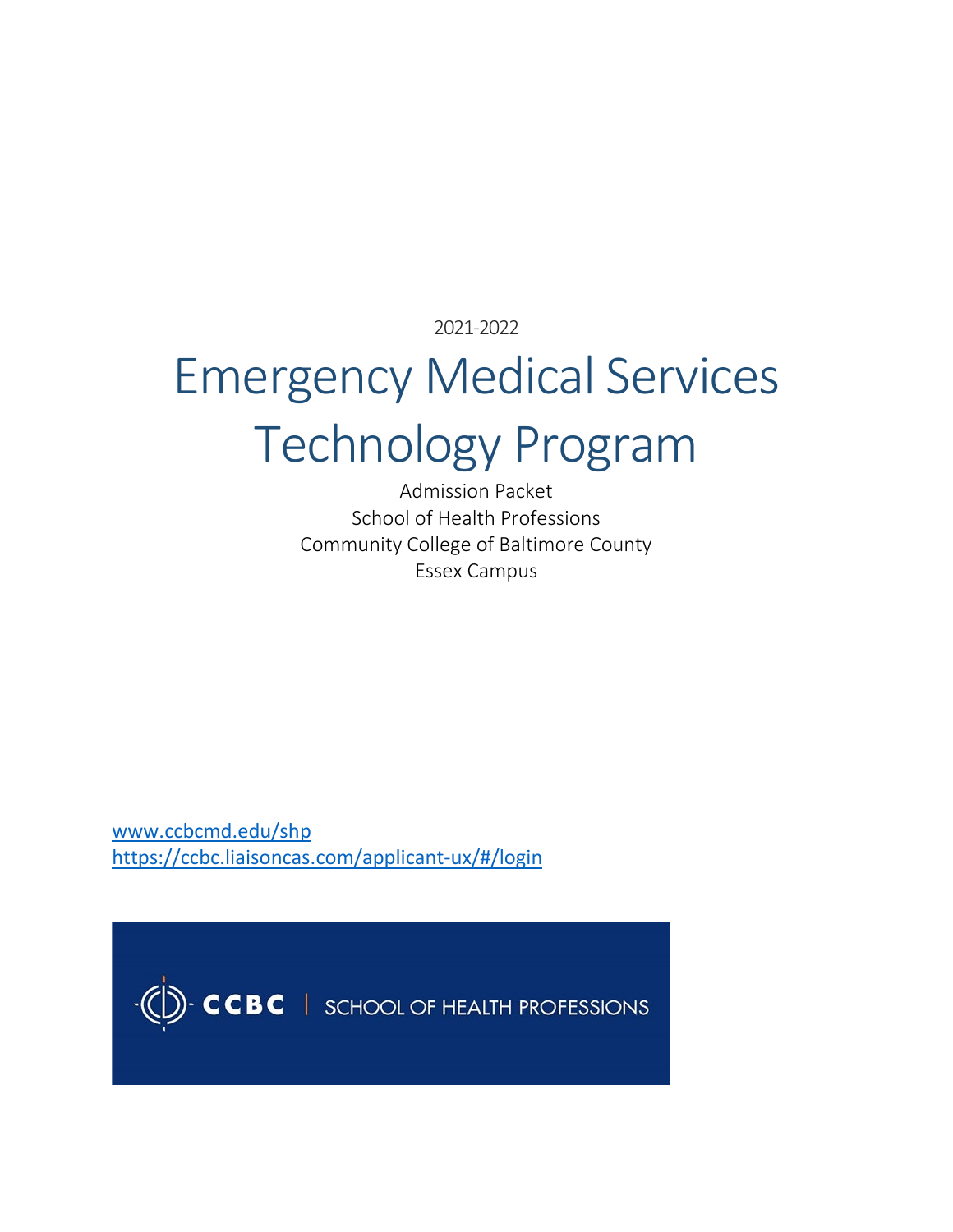# Emergency Medical Technology

## Program Description

The EMS profession are an integral part of the healthcare continuum, both in the United States and abroad. The CCBC Emergency Medical Technology program prepares our students to meet the challenges of providing quality pre-hospital care to the sick and injured by providing a solid, evidence-based, state-of-the-profession educational experience. Instruction is provided by experienced EMS educators and clinicians with a variety of backgrounds and experiences.

The CCBC Emergency Medical Technology program paramedic core courses are completed over a 15-month contiguous and sequential period. Additional coursework to meet the certificate or degree options are recommended prior to entry into the program to promote student success. The clinical courses include scheduled rotations in some of the nation's top hospitals and are integrated with field rotations with the Baltimore County Fire Department and/or the sponsoring agency of the student. Courses also include a combination of in-person classroom sessions and blended learning models.

Upon successful completion of the core program courses, the student will be eligible to sit for the National Registry of Emergency Medical Technicians certification exam. Psychomotor exams are hosted by CCBC and computer-based testing is available in the CCBC Pearson-VUE testing center.

Advanced placement options are available for students who are currently certified at the Maryland CRT-I level.

## Accreditation

The Community College of Baltimore County Emergency Medical Technology Program is accredited by the Commission on Accreditation of Allied Health Health Education Programs (CAAHEP) on recommendation of the Committee on Accreditation of Emergency Medical Services Education Programs (CoAEMSP). The program is also a recognized Advanced Life

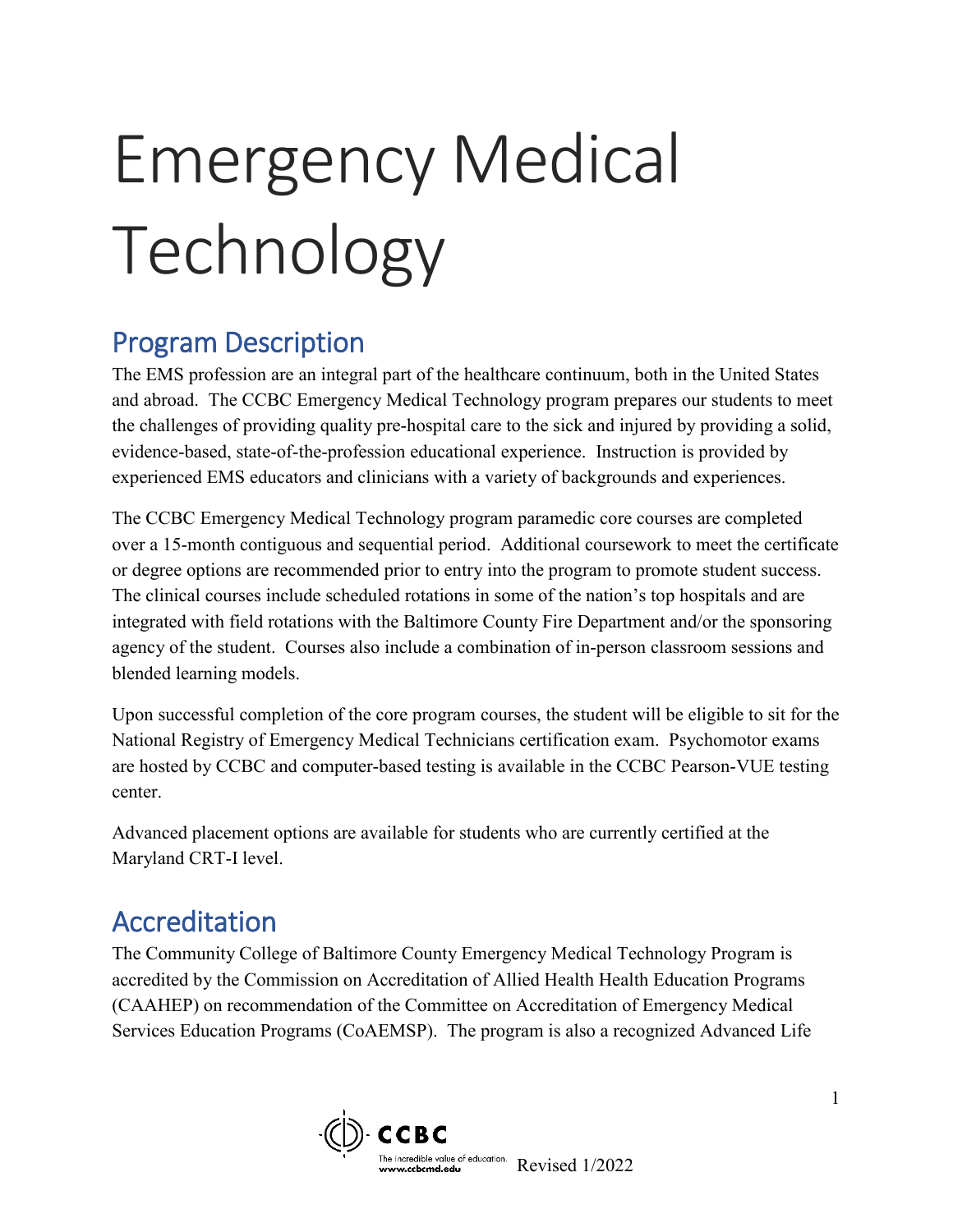Support Education Program by the Maryland Institute for Emergency Medical Services Systems (MIEMSS) Emergency Medical Services Board.

## Admissions Deadline

April 15<sup>th</sup> for a Fall start

March 1<sup>st</sup> for a Summer start for Advanced Placement eligible applicant

## Credit Certificate Program

All courses must be completed in the listed sequence and with a grade of "C" or better. Upon successful completion of these courses, the students are eligible to apply for graduation with the Emergency Medical Services Technology Certificate and the students are eligible to sit for national and state licensure.

Fall 1:

- EMST 240 Paramedic Foundations
- EMST 213 Paramedic Clinical Practice I
- EMST 212 Paramedic Operations

Spring:

- EMST 211 Paramedic Medical & Trauma Emergencies I
- EMST 222 Paramedic Special Populations
- EMST 214 Paramedic Clinical Practice II

Summer:

- EMST 221 Paramedic Medical and Trauma Emergencies II
- EMST 223 Paramedic Clinical Practice III

Fall  $2:$ 

• EMST 224 – Paramedic Internship

## Associates of Applied Science Degree

These courses are not required to be completed by the admission deadline, however have shown to benefit students entering the core program courses. These courses must be completed prior to applying for graduation for the Associates of Applied Science Degree.

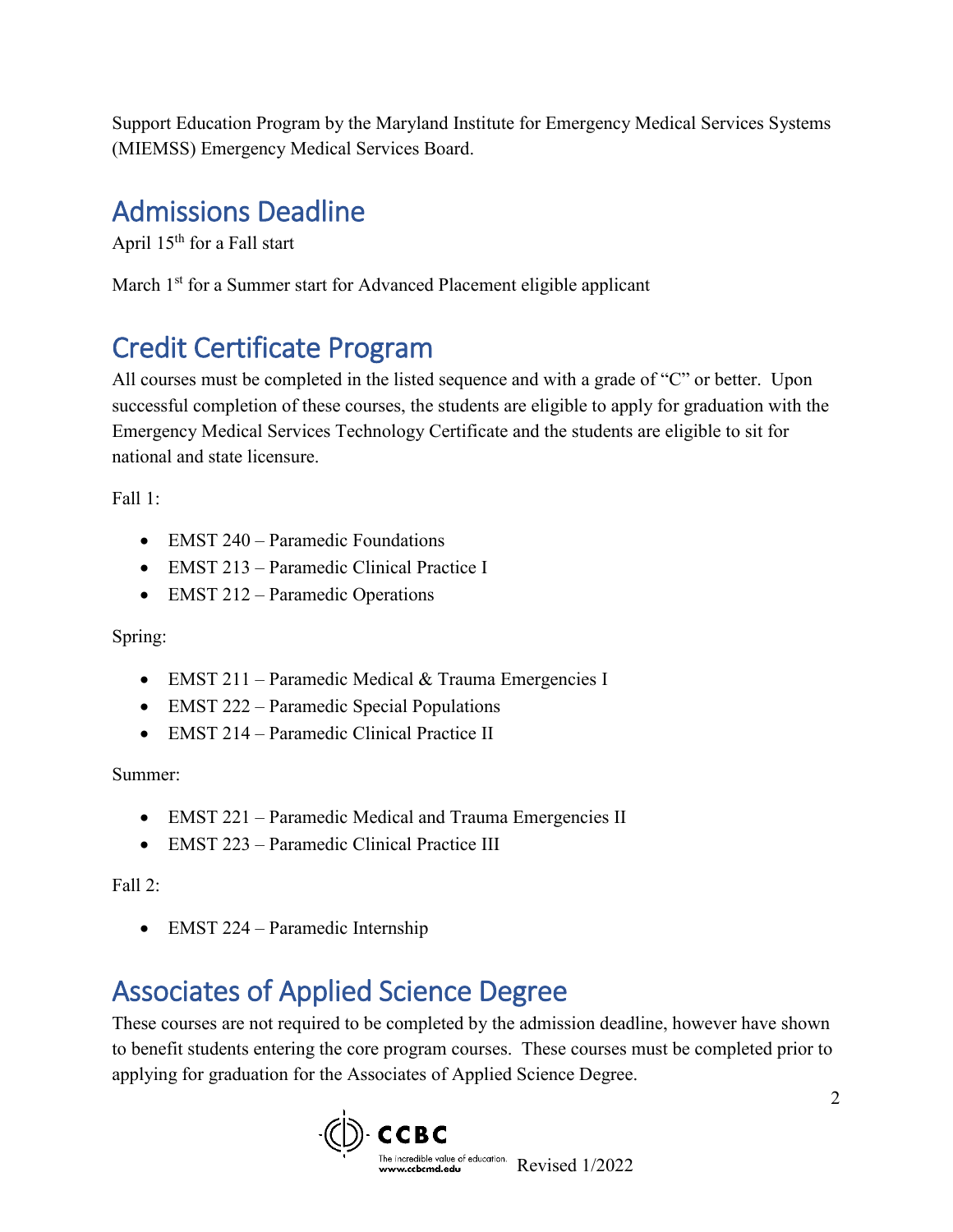- BIOL 109 Human Anatomy and Physiology
- ENGL 101 College Composition
- HLTH 101 Health and Wellness
- PSYC101 Introduction to Psychology
- MATH
- SPCM 101 Fundamentals of Communication
- Any 3 Credit diversity course
- EMST 105 Emergency Medical Technician

## Advanced Placement Options

#### *Maryland CRT-I Licensed Clinicians*

Applicants possessing a valid and current Maryland CRT-I license are eligible to receive credit for prior learning and advance place into the Certificate program.

Candidates will be require to complete entrance baseline skills competency testing for all advanced level skills in the CRT-I scope of practice as part of the entrance process.

Upon successful completion of the entrance process, the required coursework to meet the requirements for licensure are as follows:

Summer:

- EMST 221 Paramedic Medical and Trauma Emergencies II
- EMST 223 Paramedic Clinical Practice III

Fall 2:

• EMST 224 – Paramedic Internship

## Admission Criteria

These are the minimum requirements for application eligibility to enter the program, those not meeting all of these conditions will not be considered for entry.

- 1. EMST105 Emergency Medical Technician
	- a. If not a previous CCBC student, an active/current EMT Certification that will be used to give credit for prior learning for this course.
	- b. If a Maryland CRT-I, an active license must be uploaded to the application to be used to give credit for prior learning for this course.

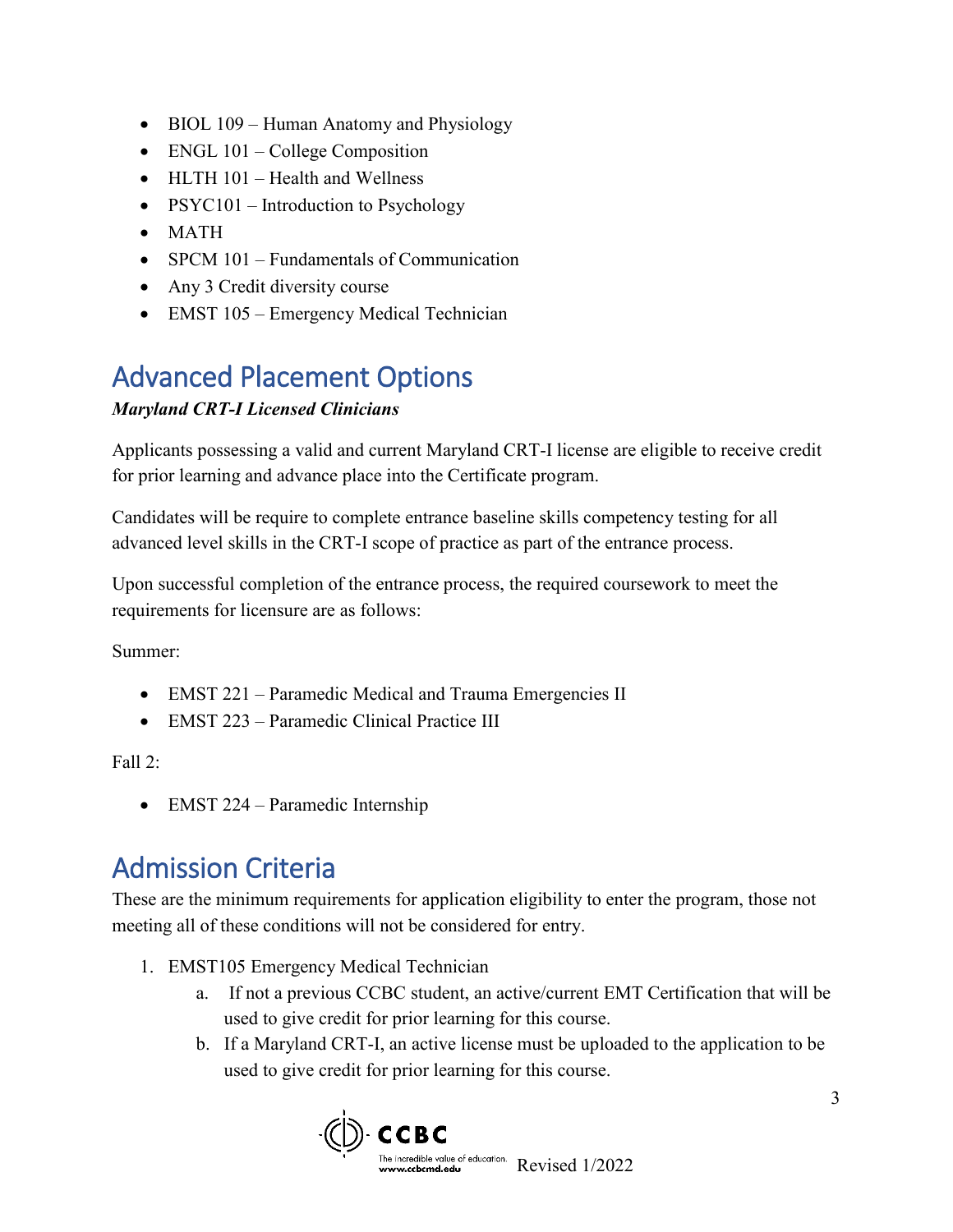- 2. If a previous CCBC student, a minimum 2.0 GPA.
- 3. Current AHA or ASHI BLS Provider certification
- 4. Any previous college courses taken should have transcripts uploaded, official are preferred. Official transcripts ARE required in order to consider transfer credits for the degree program.

### Steps for Admission

- 1. Apply for admission to CCBC at<http://www.ccbcmd.edu/apply>
- 2. Participate in assessment testing, if necessary.
- 3. Complete prerequisite courses as necessary.
- 3. Once you have your CCBC Student ID number, log into <https://shp.liaisoncas.com/applicant-ux/#/login> and apply to the **CCBC SHP** EMT or CRT-I to Paramedic certificate or degree program by the application deadline. The **nonrefundable** \$50 application fee is due at time of submission.
	- a. If you need assistance with the program application, you can watch the videos within the application or,
	- b. You can review our YouTube video [showing an application walkthrough at](https://youtube.com/channel/UCGjjlbh2aheqelcxERFZ99w) <https://youtube.com/channel/UCGjjlbh2aheqelcxERFZ99w>
- 4. It is the sole responsibility of the student to ensure that all documents have been received or uploaded into the SHP CAS by the deadline.
- 5. Applicants will receive an **email** inviting them to complete the **CCBC SHP Supplemental application** once their program SHP CAS application has been verified. Instructions will be in the email.

#### **TRANSCRIPTS**

Official transcripts from ALL US colleges and universities attended by the applicant are required to be submitted to the SHP CAS and to the CCBC Registrar. Official AP, CLEP scores or international transcript evaluations should be sent directly to the CCBC Registrar/Office of Enrollment Services. The unofficial score report of AP or CLEP, may be sent directly to the School of Health Professions Admissions office. Do not send AP or CLEP scores to the SHP CAS.

Please read these instructions carefully. Transcripts should be sent to the SHP CAS Transcript Processing Center and to CCBC, 4 to 6 weeks prior to the application deadline. . If the program that you are applying only requires an unofficial transcript sent to the SHP CAS, you must still submit Official Transcripts to CCBC for transfer of credit.

How to Send Transcripts to the SHP CAS

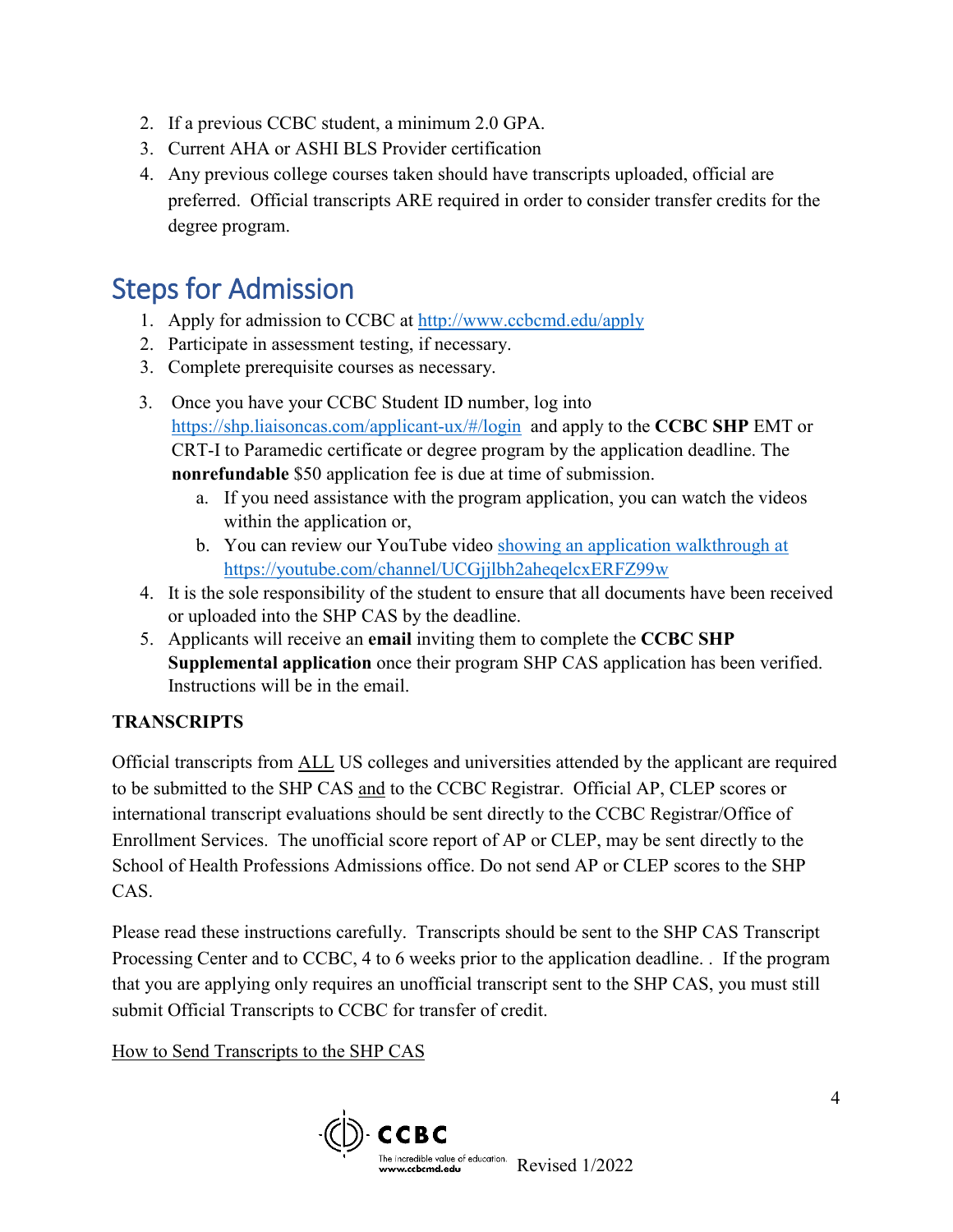- 1. Enter your colleges or universities in the **Colleges Attended** section of the application before requesting any transcripts.
- 2. Click **ORDER** under each school you have listed.
- 3. You may choose to send the transcript electronically (recommended) or as a paper copy through the US Postal System. You only need to submit one transcript from each school regardless of the number of programs you are applying.
	- o To Send an Electronic Transcript
		- 1. Choose one of the e-transcript services listed. CCBC uses Parchment. Search for the school that you attended. Complete the prompts to make an account. You will be asked where you would like the credential/transcript sent, type SHP CAS into the search bar.
		- 2. You will then be asked for the Application ID, this number is found in the 'Order Your Official Transcript' screen in the SHP CAS application, in Step 3. Copy and paste the number in the space on the e-transcript service page.
		- 3. Complete the form request by signing and paying for the transcript. You will receive a receipt that the transcript has been ordered.
	- o To Send a Paper Copy Using the US Postal Service
		- 1. You can use the mail system to send paper copies of your Official Transcript. Click on the word 'Order', chose Option 2: Order a Mailed Paper Transcript. Click 'Download Transcript ID Form' and print the form. Contact the Registrar at each institution you attended and request one official transcript be sent to SHP CAS.
		- 2. Provide the Registrar with the following items:
			- a. SHP CAS Transcript ID Form. Ask the Registrar to attach it to your official transcripts. This form is not required, but strongly recommended as it helps ensure your official transcripts are properly matched to your application. If you cannot use this form, make sure the registrar prints "SHP CAS" and your full SHP CAS ID number on the transcript before mailing it.
			- b. Give the Registrar this mailing address: SHP CAS Transcript Processing Center PO Box 9134 Watertown, MA 02471

How to Send Transcripts to the CCBC Registrar

1. Use this link to send your transcripts from all colleges attended, except CCBC, to CCBC Enrollment Services: [https://www.ccbcmd.edu/Get-Started/Take-classes/Take-a-credit](https://www.ccbcmd.edu/Get-Started/Take-classes/Take-a-credit-class/Transfer-to-CCBC-from-another-college.aspx)[class/Transfer-to-CCBC-from-another-college.aspx.](https://www.ccbcmd.edu/Get-Started/Take-classes/Take-a-credit-class/Transfer-to-CCBC-from-another-college.aspx) Evaluation of your application will be delayed if you do not submit transcripts to the CCBC Registrar's Office.

How to Confirm that Transcripts are Received

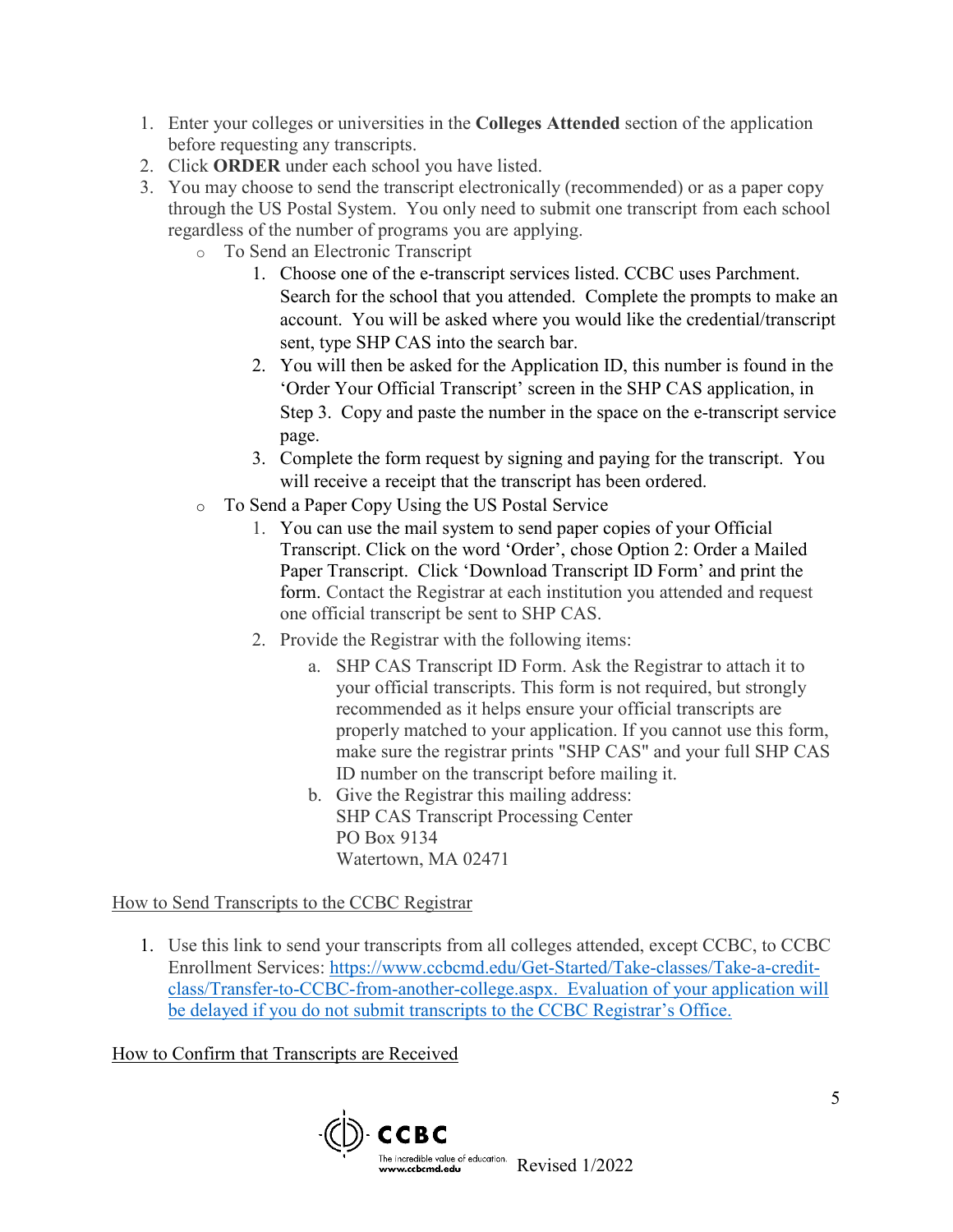Applicants are responsible for checking to see that the official transcripts have been received at the required locations (SHP CAS AND CCBC)

- 1. SHP CAS log into your CAS applications and select the Check Status tab in the upper right corner. All expected transcripts will be listed and it will be noted if the transcript has been received or not. Contact the SHP CAS directly by clicking on the blue question mark at the top of the application if you have questions about your transcript.
- 2. CCBC Enrollment Services Log into your CCBC SIMON account to determine if your transcripts have been received and to review any transfer of credits. You can contact [transfereval@ccbcmd.edu](mailto:transfereval@ccbcmd.edu) if you have a question about courses that may or may not have been transferred into CCBC.

#### How to Send CLEP, AP and/or International College Transcript Evaluations

1. Send Official scores and evaluation directly to the CCBC Registrar office using this link, [https://www.ccbcmd.edu/Get-Started/Take-classes/Take-a-credit-class/Transfer-to-](https://www.ccbcmd.edu/Get-Started/Take-classes/Take-a-credit-class/Transfer-to-CCBC-from-another-college.aspx)[CCBC-from-another-college.aspx.](https://www.ccbcmd.edu/Get-Started/Take-classes/Take-a-credit-class/Transfer-to-CCBC-from-another-college.aspx) Unofficial copies can be sent to the SHP Admission Office at, shpseat@ccbcmd.edu.

## Admission Response

Admissions decisions are emailed to applicants approximately 6 to 8 weeks after the application deadline.

## Post Admission

Applicants who receive a conditional offer of admission to the Emergency Medical Technology program must be prepared to provide the following prior to the fall semester. Further information is provided at orientation by the program director.

- Provide proof of current AHA or ASHI CPR certification at the Healthcare Provider Level.
- Proof of a recent physical examination with current immunizations,
- Proof of current health insurance
- Complete a Castlebranch background check and drug screen. Information for completing this process will be provided in the conditional offer letter and is at the cost of the student. The cost is approximately \$100.00 that is paid directly to the vendor. Any issues identified during the background process or drug screen may restrict the student from continuing in the program or admissions process.